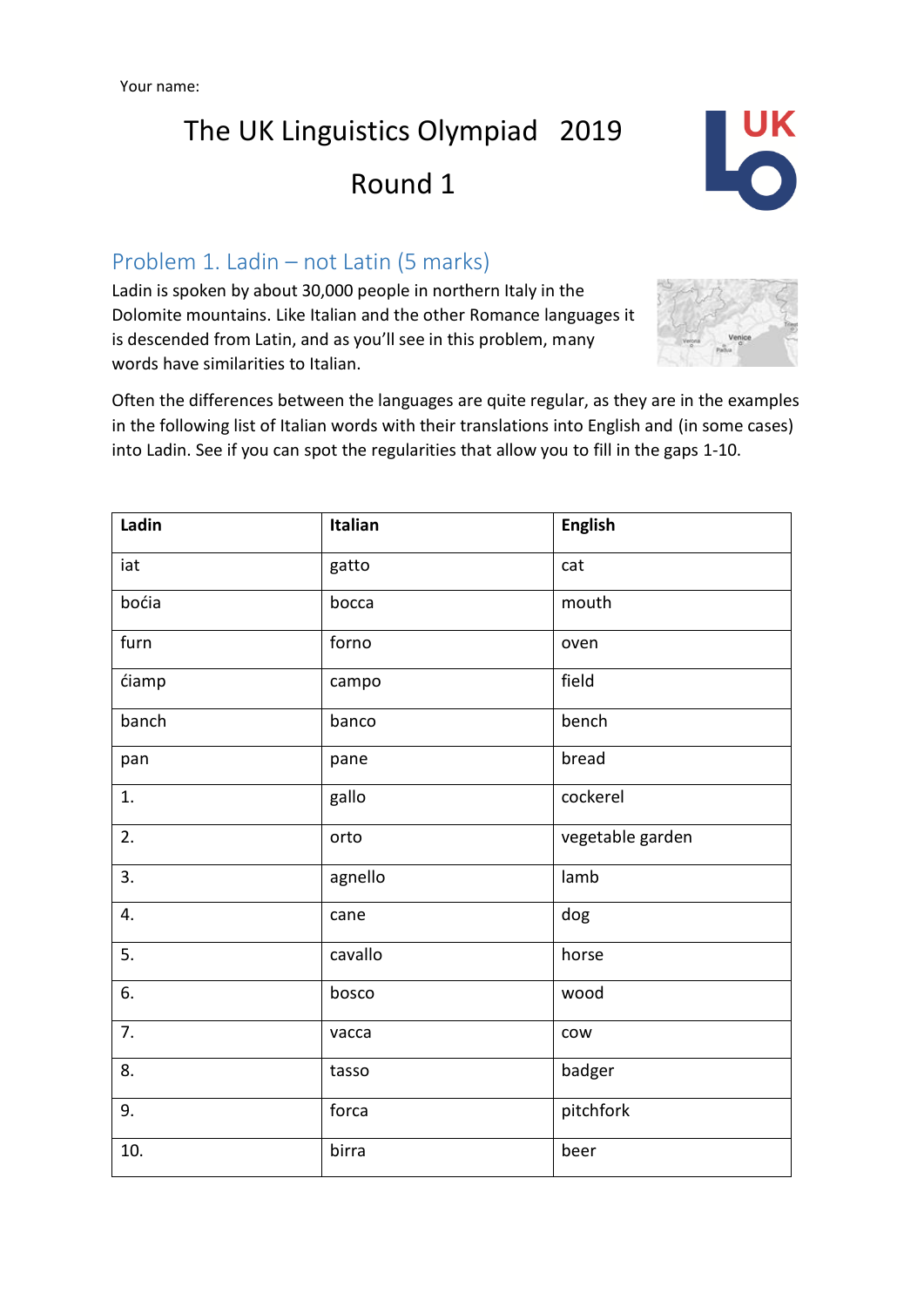# The UK Linguistics Olympiad 2019 Round 1



#### Solution and marking.

Scoring: (max 20)

- 2 points for each correct answer, 1 if one letter is wrong (max 20)
- If the problem printed without the last line (i.e. with just nine blanks showing), add 2.
- Require correct accents, but accept grave (e.g. à) for acute (á).

| Ladin             | <b>Italian</b> | <b>English</b>   |
|-------------------|----------------|------------------|
| 1. ial            | gallo          | cockerel         |
| 2. urt            | orto           | vegetable garden |
| 3. agnel          | agnello        | lamb             |
| 4. ćian           | cane           | dog              |
| 5. <i>c</i> iaval | cavallo        | horse            |
| 6. bosch          | bosco          | wood             |
| 7. vaćia          | vacca          | cow              |
| 8. tas            | tasso          | badger           |
| 9. furćia         | forca          | pitchfork        |
| 10 bira           | birra          | beer             |